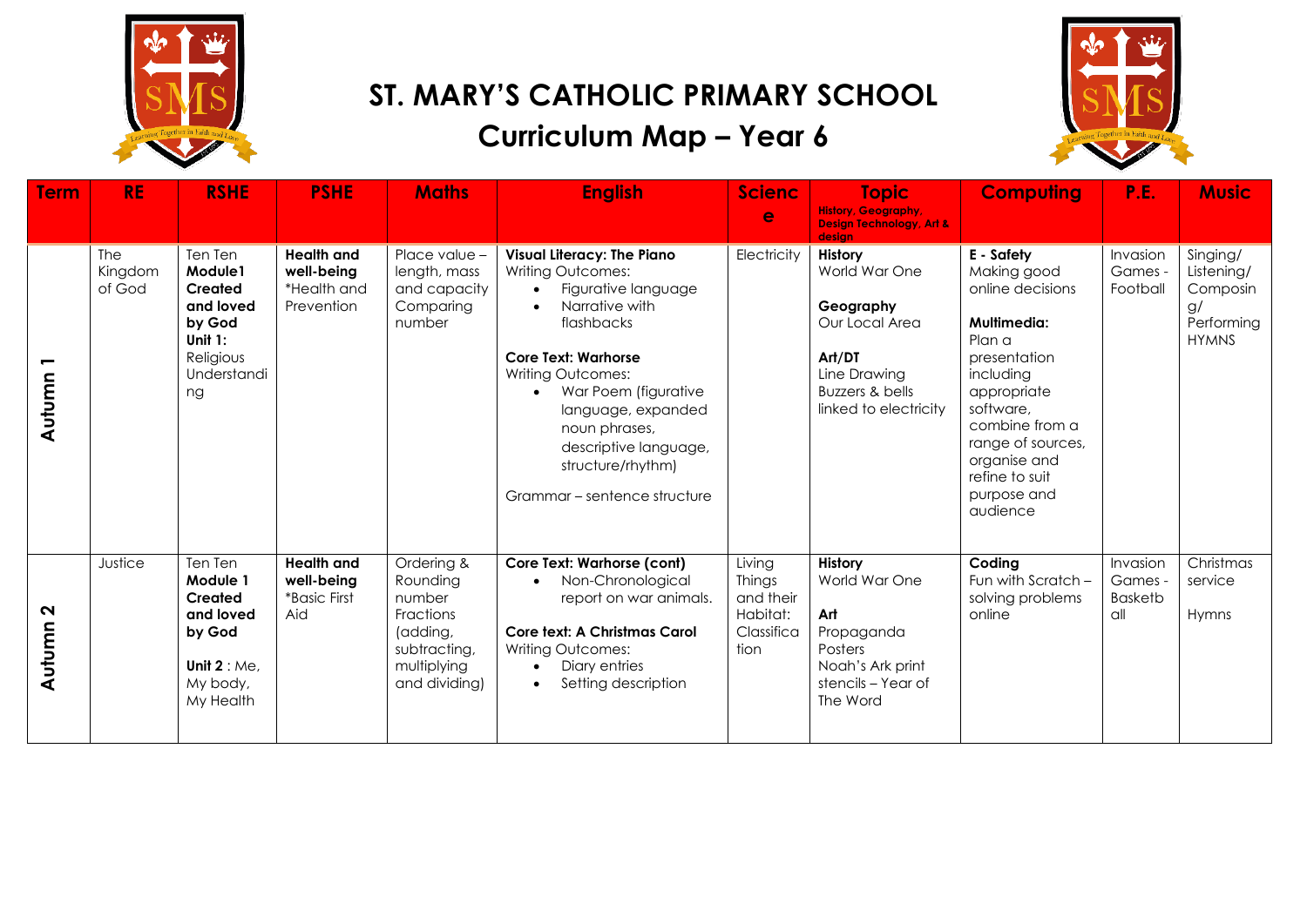

# **ST. MARY'S CATHOLIC PRIMARY SCHOOL**





|        | Exploring | Ten Ten    | Moving On | Fractions,  | Core texts: No One is Too Small  | Evolution,       | Geography:            | <b>E-Safety</b>   | Invasion | Whole        |
|--------|-----------|------------|-----------|-------------|----------------------------------|------------------|-----------------------|-------------------|----------|--------------|
|        | the Mass  | Module 1   | *Mental   | decimals,   | to Make a Difference             | adaptati         | Extreme Earth         | Digital literacy  | Games -  | class        |
|        |           | Created    | Wellbeing | Percentages | Secondary Texts: Greta           | on and           | Climate               | and links with    | Dodgeb   | instrument   |
|        | Other     | and loved  |           | Ratio       | Thunberg Ted Talk (visual        | <b>Inheritan</b> | and                   | <b>PSHE</b>       | all      | al.          |
|        | Faiths    | by God     |           |             | literacy)                        | ce               | weather               |                   |          | Learning:    |
|        |           |            |           |             | News articles on Climate         |                  | Water                 | <b>E-Safety</b>   |          | Ukulele      |
|        |           | Unit $3:$  |           |             | Change.                          |                  | cycle                 | All fun and games |          | Magic        |
|        |           | Emotional  |           |             |                                  |                  | Extreme               | - Exploring       |          | Books 1-2    |
|        |           | Well-Being |           |             | Writing outcomes:                |                  | weather               | respect and       |          | Listening/   |
|        |           |            |           |             | Persuasive speech                |                  | conditions            | relationships     |          | Composin     |
| −      |           |            |           |             | (Building an argument,           |                  | across the            | online            |          | g            |
|        |           |            |           |             | persuasive devices,              |                  | world                 |                   |          | <b>HYMNS</b> |
| Spring |           |            |           |             | using quotations)                |                  | Earthquake            |                   |          |              |
|        |           |            |           |             |                                  |                  | s and their           |                   |          |              |
|        |           |            |           |             | <b>Core Texts: Iron Woman</b>    |                  | causes                |                   |          |              |
|        |           |            |           |             | Writing outcomes:                |                  | <b>Tsunamis</b>       |                   |          |              |
|        |           |            |           |             | Modern Myth Opening<br>$\bullet$ |                  | and their             |                   |          |              |
|        |           |            |           |             | linking with modern              |                  | causes                |                   |          |              |
|        |           |            |           |             | environmental issues.            |                  | Volcanoes             |                   |          |              |
|        |           |            |           |             |                                  |                  | and how               |                   |          |              |
|        |           |            |           |             | Grammar Revision.                |                  | they are              |                   |          |              |
|        |           |            |           |             |                                  |                  | formed.               |                   |          |              |
|        |           |            |           |             |                                  |                  | Art                   |                   |          |              |
|        |           |            |           |             |                                  |                  | Project with visiting |                   |          |              |
|        |           |            |           |             |                                  |                  | artist                |                   |          |              |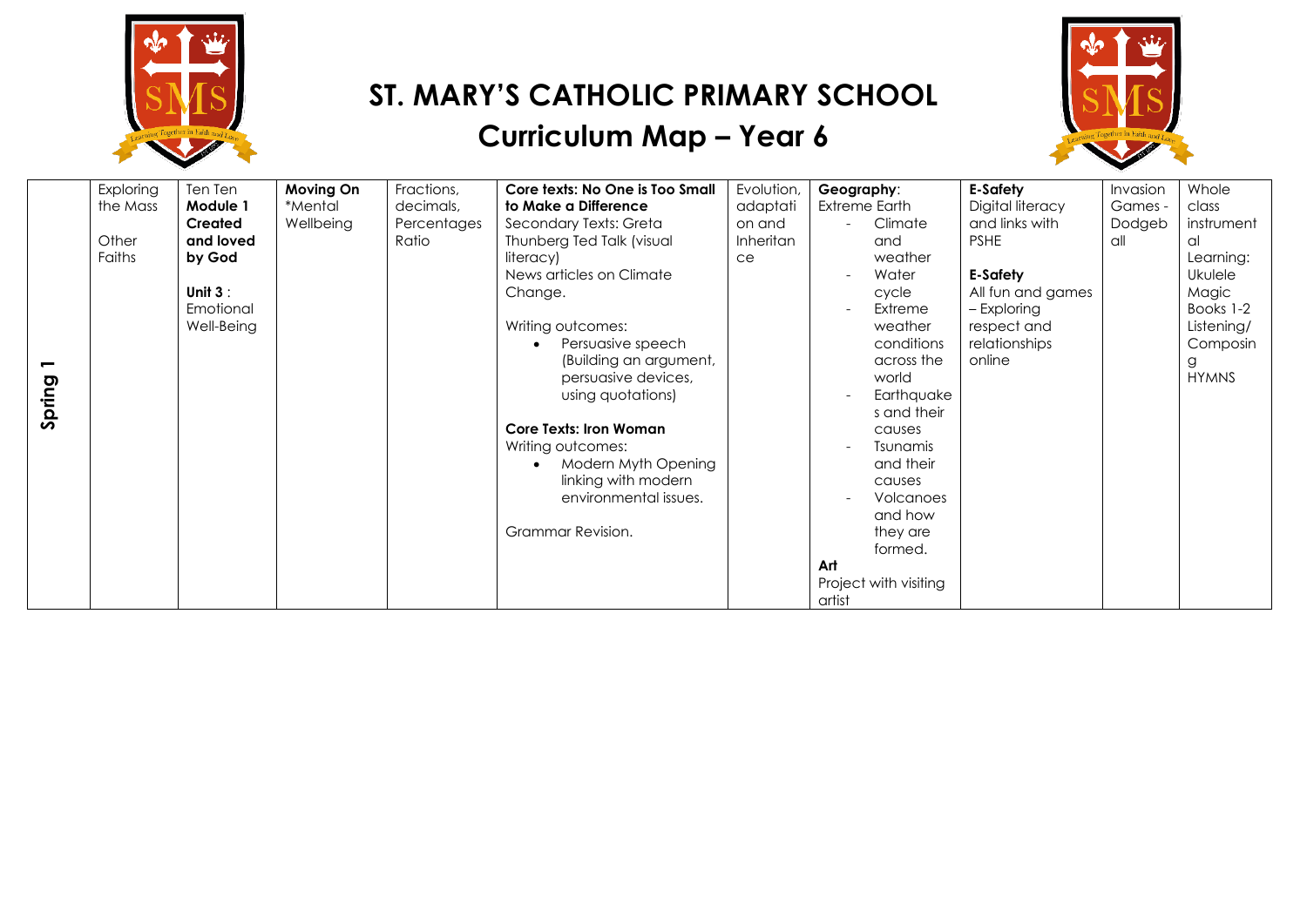

## **ST. MARY'S CATHOLIC PRIMARY SCHOOL**

#### **Curriculum Map – Year 6**



| $\mathbf{\Omega}$<br>Spring | Jesus the<br>Messiah           | Ten Ten<br>Module 1<br>Created<br>and loved<br>by God<br>Unit 4 : Life<br>Cycles                                         | Mental<br><b>Health and</b><br><b>Online Safety</b><br>*Internet<br>Safety and<br>Harms<br>*Mental<br>Wellbeing | Shape<br>Angles<br>Area and<br>Perimeter              | Core Text: The London Eye<br>Mystery.<br>Writing outcomes:<br>Narrative alternative<br>mystery story                                                                                                  | Light                          | History<br>Medicine and<br>Disease<br>Art/DT-<br>Optical illusion art<br>linked to Science | Multimedia:<br>Creating a<br>google website<br>on the continent<br>of Africa | Striking<br>&<br>Fielding<br>(Rounde<br>rs)  | Whole<br>class<br>instrument<br>al<br>Learning:<br>Recorders,<br>Book 2.<br>Listening/<br>Composin<br>g<br><b>HYMNS</b> |
|-----------------------------|--------------------------------|--------------------------------------------------------------------------------------------------------------------------|-----------------------------------------------------------------------------------------------------------------|-------------------------------------------------------|-------------------------------------------------------------------------------------------------------------------------------------------------------------------------------------------------------|--------------------------------|--------------------------------------------------------------------------------------------|------------------------------------------------------------------------------|----------------------------------------------|-------------------------------------------------------------------------------------------------------------------------|
| Summer                      | The<br>Transformi<br>ng Spirit | Ten Ten<br>Module 2<br><b>Created to</b><br><b>Love Others</b><br>Unit $1$ :<br>Personal<br>Relationship<br><sub>S</sub> | <b>Puberty and</b><br><b>Relationships</b><br>*Respectful<br><b>Relationships</b>                               | Geometry<br>Algebra                                   | Core Text: Survivors -<br>extraordinary tales from the<br>wild and beyond<br>Writing outcomes:<br>Newspaper report<br><b>Core Text: Macbeth</b><br><b>Writing Outcomes:</b><br>Modern day play script | Animals<br>including<br>Humans | History<br>Crime and<br>Punishment<br>Art/DT-<br>Pop Art - Andy<br>Warhol                  | Data/E-Safety<br>Can we trust the<br>internet? (how to<br>check validity)    | Invasion<br>Games<br>(Tag<br>Rugby)          | Preparing<br>for the<br>Year 6<br>Performan<br>ce and<br>Mass.<br>Listening/<br>Composin<br>g<br><b>HYMNS</b>           |
| $\mathbf{\Omega}$<br>Summer | Called to<br>Serve             | Ten Ten<br>Module 2<br><b>Created to</b><br>Love Others<br>Unit $2:$<br>keeping<br>Safe                                  | Puberty and<br><b>Relationships</b><br>*Being Safe<br>Money and<br>Me<br>*Economic<br>Wellbeing                 | Data<br>handling<br><b>Mental Maths</b><br>strategies | Core text: Shackleton's Journey<br>Writing Outcome:<br>- Diary<br>Core text: The Listeners<br>Writing Outcome - Poem                                                                                  | Revision<br>of all<br>topics   | Geography<br>Africa<br>Art/DT<br>Design props for<br>stage production                      | Coding<br>Creating their<br>own numeracy<br>game using<br>Scratch.           | Athletics<br>$\mathsf{\&}$<br>Gymnas<br>tics | Preparing<br>for the<br>Year 6<br>Performan<br>ce and<br>Mass.<br>Listening/<br>Composin<br>g<br><b>HYMNS</b>           |